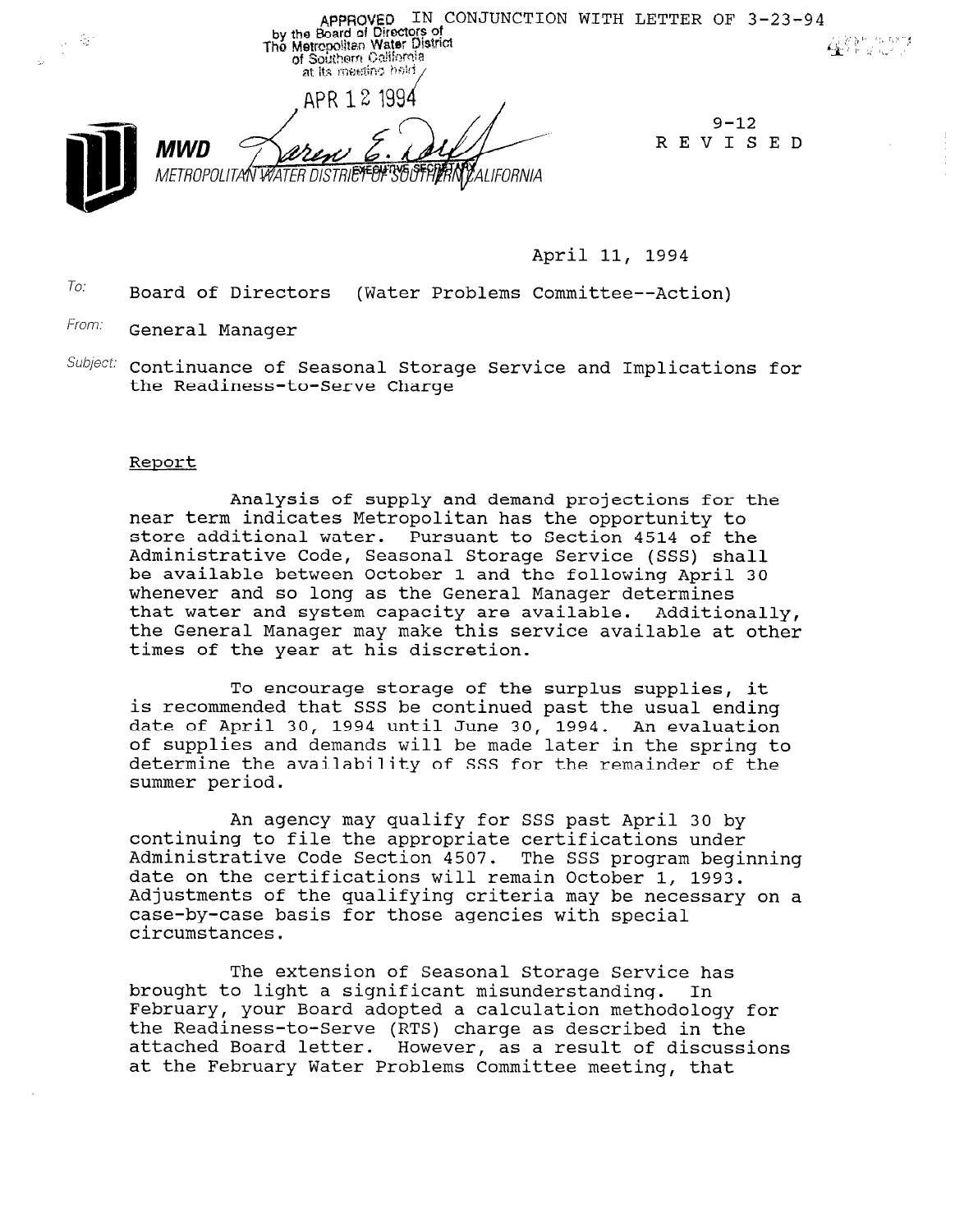# Board of Directors -2- April 11, 1994

action has been interpreted by some as fully exempting long-term storage water from the RTS charge. Others believe the action exempts long-term storage water at time of delivery but includes it in the RTS charge at time of use. There is common interpretation that long-term storage water includes direct groundwater replenishment; water taken under the Cooperative Storage Program, the 1993 Demonstration Storage Program, cyclic storage, and the May through September 1993 seasonal storage program; and seasonal storage water defined as long-term in the 1988-89 Seasonal Storage Service Handbook. In the Handbook, long-term seasonal storage water is that which an agency leaves in storage for a duration extending past the end of the fiscal year (June 30) through avoided production during a period of availability (normally October 1 through April 30).

Staff firmly believes that all water sold must ultimately support Metropolitan's Capital Improvement Program through the RTS charge. Staff is preparing a Board letter recommending inclusion upon use of all long-term storage water beginning in Fiscal Year 1994-95 in the RTS calculation and a method of accounting for such water use. However, based upon staff/member agency discussions and consensus during the February time period, staff's understanding and intent was to fully exempt FY 1992-93 and FY 1993-94 long-term storage water from any RTS charge calculations. Accordingly, the extension of Seasonal Storage Service through June is proposed to be fully exempted from the RTS charge.

# Board Committee Assiqnment

This letter is referred for action of the Water Problems Committee because of its authority to study, revise, and make recommendations with regard to the selling prices of water and conditions governing sales and exchanges of water, and to the allocation of water standby or availability of service revenue requirements, pursuant to Administrative Code Sections 2481 (c) and (e).

## Recommendations

# WATER PROBLEMS COMMITTEE FOR ACTION.

1. It is recommended that the Board reaffirm the February 4 Board letter policy that the Readiness-to-Serve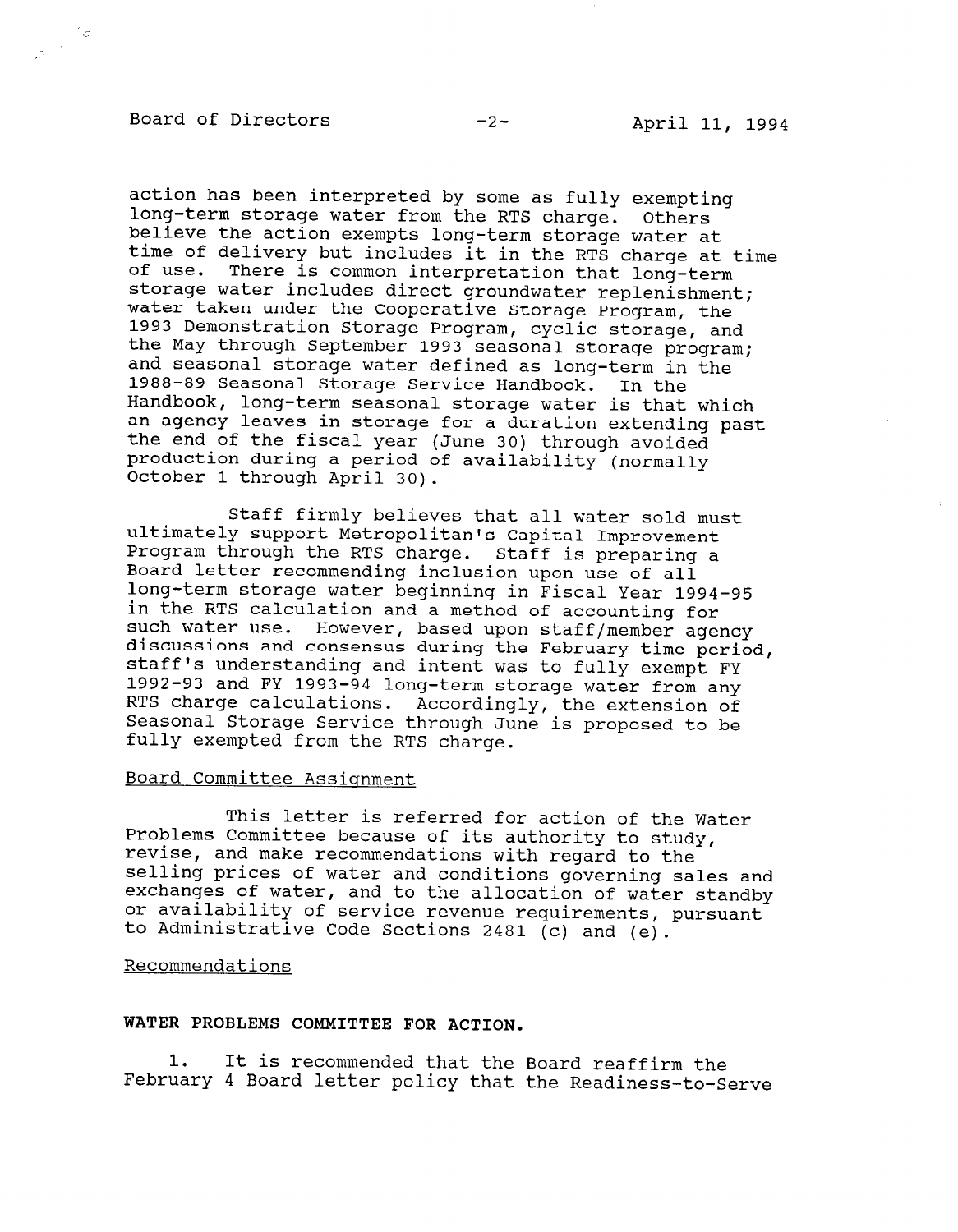Board of Directors -3- April 11, 1994

 $\mathcal{A}^{\frac{1}{2}}$ 

Charge allocation be based on the average total water sales by agency for fiscal years 1992-93 and 1993-94 except for long-term storage water. Long-term storage water includes direct groundwater replenishment; water taken under the Cooperative Storage Program, the 1993 Demonstration Storage Program, cyclic storage, and the May through September 1993 seasonal storage program; and seasonal storage water defined as long term in the 1988-89 Seasonal Storage Service Handbook. It is the intent of the Board to include long-term storage water upon recovery of the water in the RTS charge effective in fiscal year 1994-95.

2. It is recommended that Seasonal Storage Water Service shall be made available until June 30, 1994.

John R. Wood

NT:hah

Attachment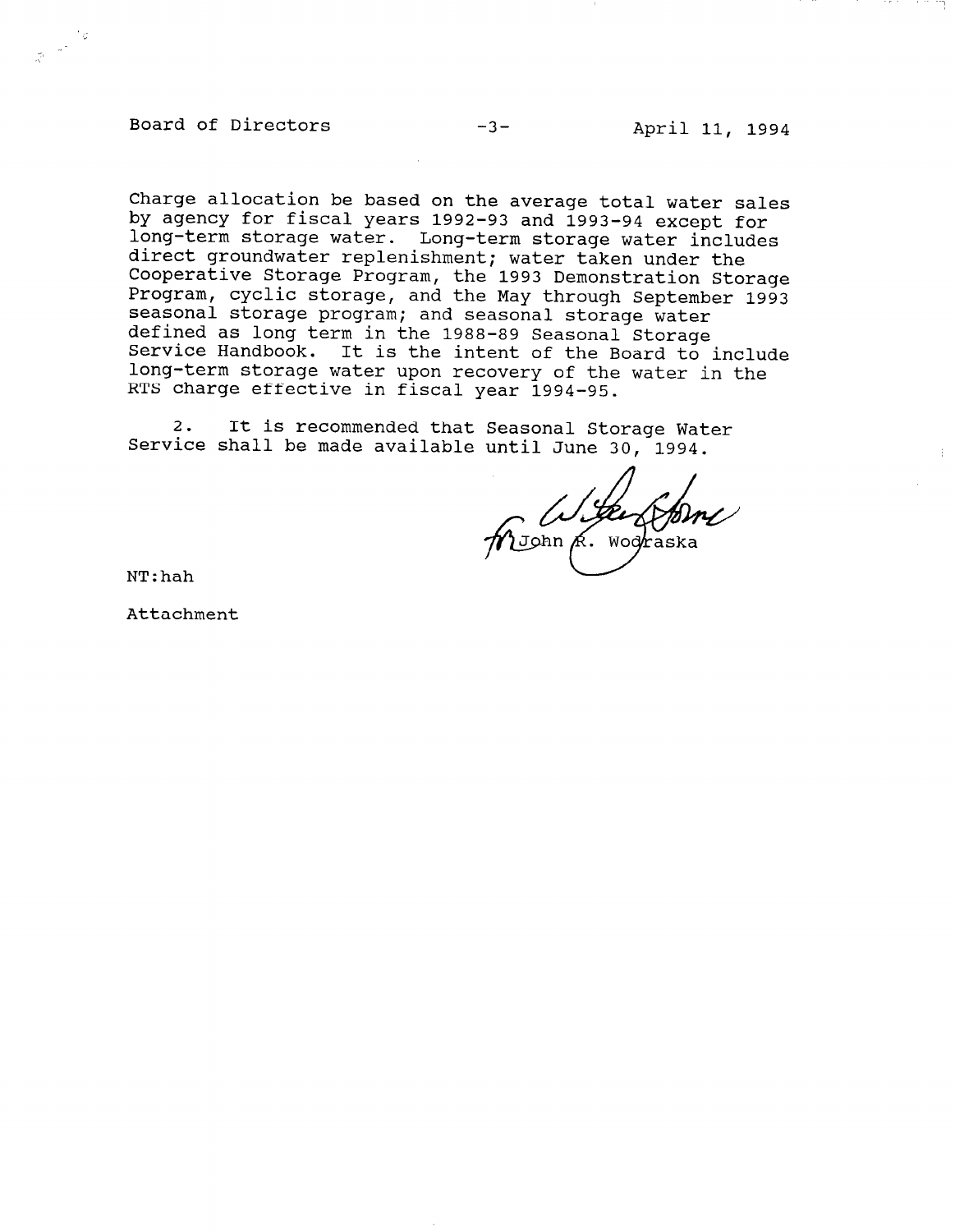

 $\overline{\phantom{a}}$ 

# MWD

METROPOLITAN WATER DISTRICT OF SOUTHERN CALIFORNIA

February 4, 1994

To, Board of Directors (Water Problems Committee--Action)

From General Manager

Subject: Issues Related to the Readiness-to-Serve Charge

#### Report

At the first meeting of the Seasonal Storage/Drought At the IIISt meeting of the Beasonal Buorage/Diong<br>Management Plan Workgroup (Workgroup) on February 3, Member nanagement rian workgroup (workgroup) on rebruary 5, mem Agency Managers and staff discussed how to deal with the issue of long-term seasonal storage deliveries in fiscal year<br>1993-94. The managers felt that the calculation methodology The managers felt that the calculation methodology for the Readiness-to Service (RTS) Charge described in the December 8-2 Board Letter created a financial disincentive for<br>maximizing groundwater storage for regional benefits.

It was the consensus of the Workgroup that the RTS It was the consensus of the workgroup that the R Charge should be based on all water sales for fiscal years 1992-93 and 1993-94 except long-term storage water. Long-term storage water includes direct groundwater replenishment; water taken under the Cooperative Storage Program, the 1993 Demonstration Storage Program, cyclic storage, and the 1993 summer seasonal program; and seasonal storage water defined as long term in the 1988-89 Seasonal Storage Service Handbook (Handbook). In the Handbook, long-term seasonal storage water is that water which an agency leaves in storage for a duration extending past the end of the fiscal year (June 30) through avoided production during a period of availability (normally October 1 through April 30). The seasonal storage services deliveries for fiscal year 1992-93 and 1993-94 would be subject to audit.

This calculation methodology will apply for the remainder of fiscal year 1993-94 and used to allocate the RTS Charge in 1995-96. A more refined definition of long-term seasonal storage water and the conditions for its exclusion from the RTS Charge will be the subject of future Workgroup meetings. The consensus reached by the Workgroup as a result of these additional meetings will be the basis for the allocation of the RTS charge in future fiscal years.